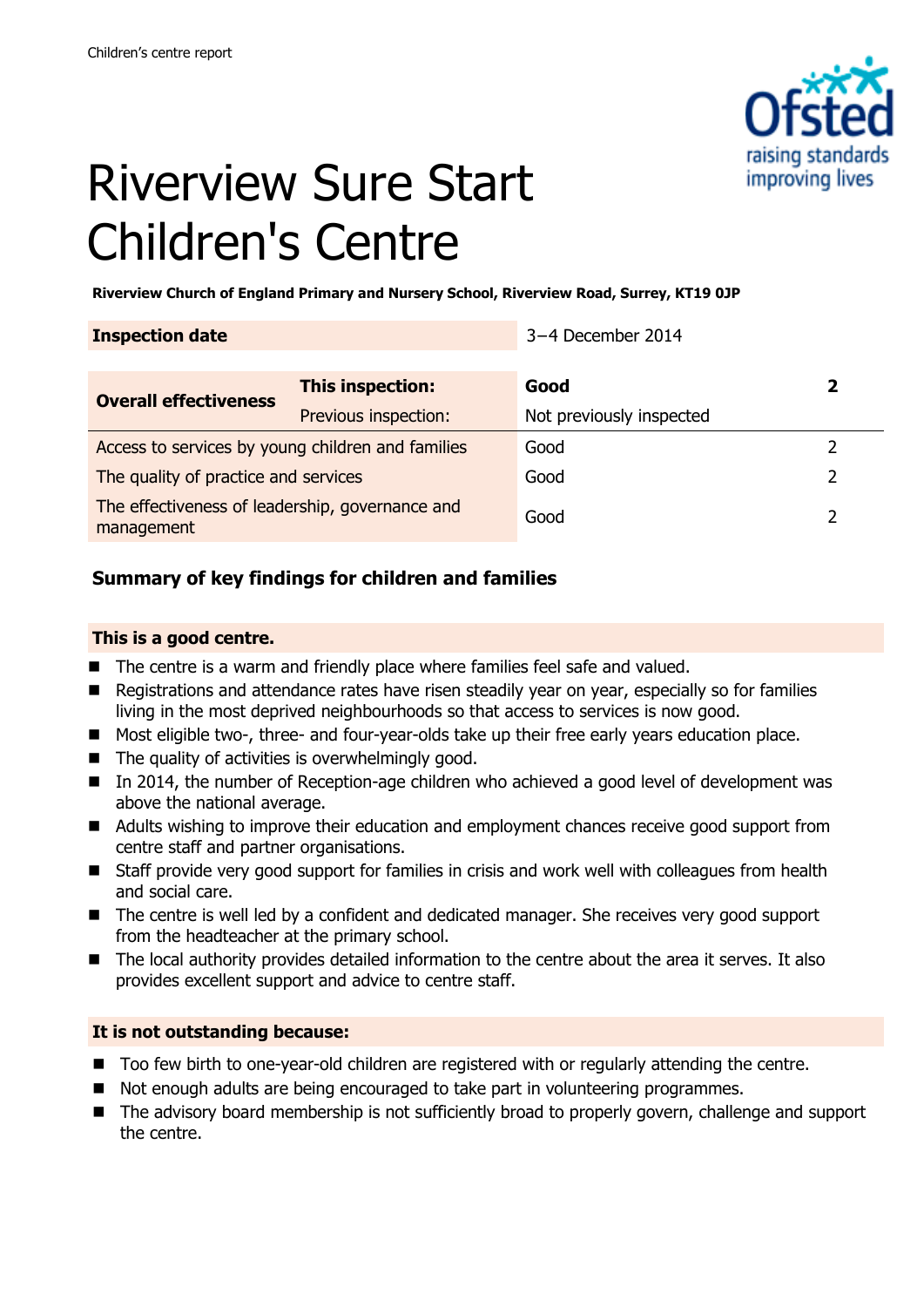#### **What does the centre need to do to improve further?**

- At a strategic level, build upon the good working relationships with midwives and health visitors to ensure that all new-born babies are registered with the centre, and that the large majority access and regularly attend services.
- Increase the number of adults completing volunteering programmes as a first step back to training and employment.
- $\blacksquare$  Strengthen the effectiveness of the advisory board by;

increasing membership to include key local professionals such as police, Jobcentre Plus, housing, social care, Homestart and other voluntary and community organisations

ensuring all board members receive appropriate training to perform their duties.

#### **Information about this inspection**

The inspection of this children's centre was carried out under Part 3A of the Childcare Act 2006, as amended by the Apprenticeships, Skills, Children and Learning Act 2009. It was carried out at the same time as that of another children's centre, Meadow Sure Start Children's Centre.

This inspection was carried out by two additional inspectors and one of Her Majesty's Inspectors.

The inspectors held meetings with the centre manager and staff; parents and volunteers; partners in health, education, social care and community services; advisory board members; and representatives from the local authority.

The inspectors visited the centre, observed the centre's work and looked at a range of relevant documentation. Visits to activities such as speech and language clinics and 'Little Sports Stars' were undertaken. The inspectors looked at the centre's self-evaluation, action planning, a sample of case files, safeguarding practice, policy and procedures and a range of documentation.

#### **Inspection team**

| Alan Comerford-Dunbar | Additional inspector, Lead inspector |
|-----------------------|--------------------------------------|
| Harmesh Manghra       | Her Majesty's Inspector              |
| Graham Saltmarsh      | <b>Additional inspector</b>          |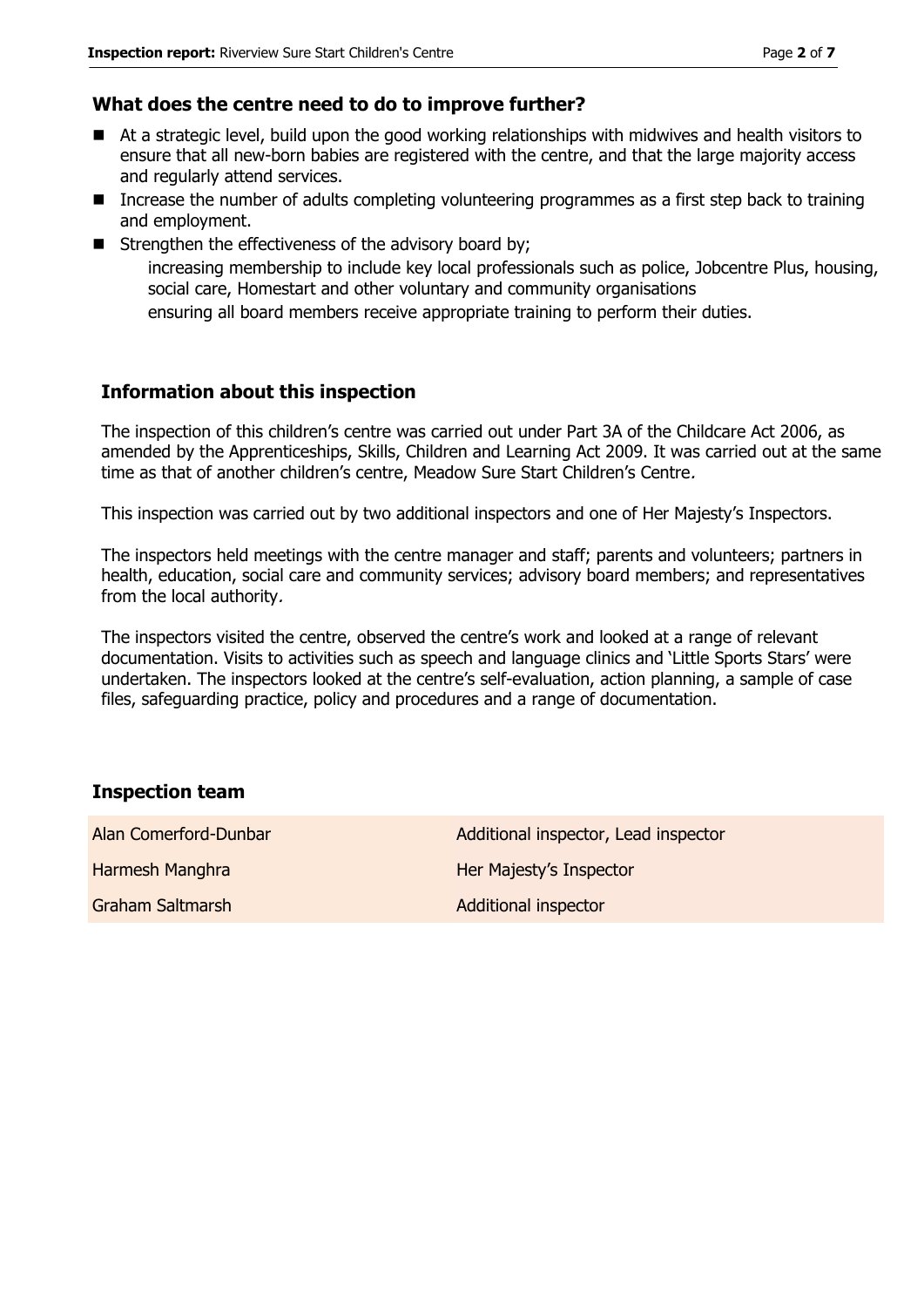### **Full report**

#### **Information about the centre**

Riverview Sure Start Children's Centre serves a mixed socioeconomic area and was designated in 2009. There are 853 children under the age of five years living in the centre's reach area. The majority of families are of White British heritage, with about 30% from a number of minority ethnic heritage groups. Children enter school with skills, knowledge and abilities that are above the expected levels for their age. There is an onsite childcare provision which was inspected early in 2014; the report can be found at www.ofsted.gov.uk.

The centre is located within the grounds of Riverview Church of England Primary and Nursery School (URN 131072) and is both governed and managed by the school on behalf of Surrey County Council. The day-to-day running of the centre is carried out by a centre manager, supported by the school headteacher. The centre works in collaboration with Meadow Sure Start Children's Centre (URN 21972) to provide a range of activities and services at the centres and at outreach venues. It has its own advisory board. The inspection of Meadow Children's Centre took place at the same time and the inspection report can be found at www.ofsted.gov.uk.

The area covered by the centre is varied, with generally affluent housing but containing pockets of deprivation and some unemployment. Housing is mostly owner occupied, although the centre serves some areas of social housing. The number of looked after children and children subject to protection plans is low.

The centre has identified its target groups as families with two-year-olds entitled to funded early education, children from referred families and those at risk of being in greatest need, lone parent families in workless households and children living in workless households.

#### **Inspection judgements**

#### **Access to services by young children and families Good**

- As a result of a concerted effort by centre staff, especially with families in the most deprived neighbourhoods, registration rates rose significantly in the past year so that most families are now known to the centre. However, staff have correctly identified that they need to increase the number of families with new-born babies that access services.
- The large majority of families with two-year-olds entitled to funded early education, children from referred families and those at risk of being in greatest need regularly engage in the centre's activities. Increasing rapidly, the majority of lone parent families living in workless households and children living in workless households engage with services regularly.
- Most two-, three- and four-year-old children access their free entitlement to early education. Those families expecting children are accessing services well and enjoy attending clinics held at the centre. Health clinics held at the centre are well attended and highly valued by parents. As one mother said, 'It's so warm and friendly here.'
- Access to information, advice and guidance is good. The benefits of breastfeeding and other early childhood health promotion activities are constantly reinforced by staff, and a good range of literature is available to visitors.
- **Families enjoy accessing the bright, welcoming centre where they feel safe, valued and cared for.** Good use is made of wall space and displays to reinforce key messages. Of particular note is the space dedicated to celebrating the work produced by children and adult carers.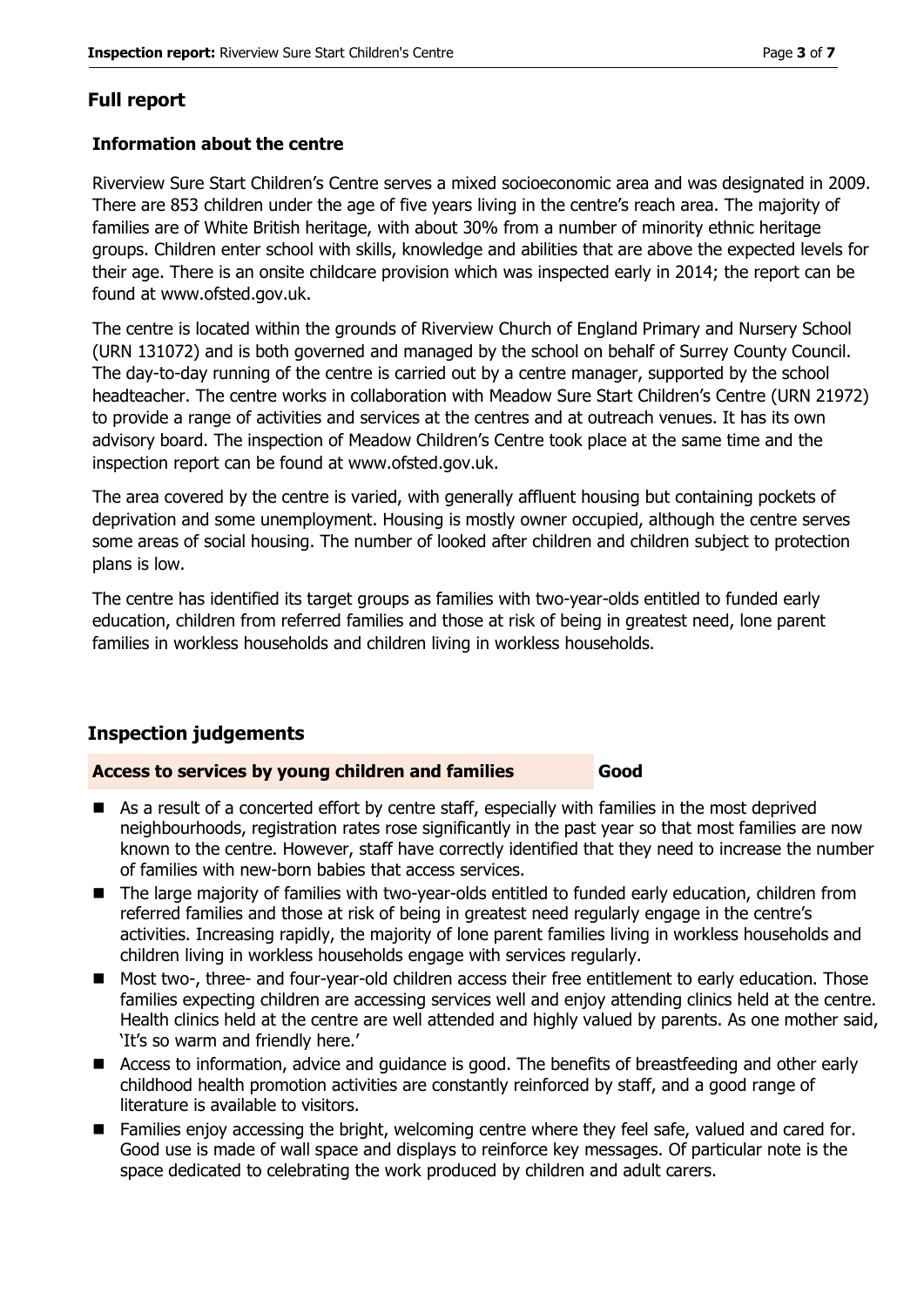#### **The quality of practice and services Good**

- Families benefit from a good balance of services and activities open to everyone and those aimed at specific groups. The quality of activities is overwhelmingly good. Most courses are run to capacity and meet the needs of the local community. For example, a recently run paediatric first aid course was well attended and highly valued by adults as it helped them to keep their children safe.
- The centre listens and responds well to parents' needs in providing effective activities that promote their children's well-being and development. For example, sessions run by a speech and language professional were highly effective in helping children to improve their communication skills, a key aspect of school readiness.
- Centre staff promote and develop children's learning well and contributed to the large majority of Reception-age children achieving a good level of development in 2014. The centre is also effectively reducing inequalities for children, narrowing gaps and helping prepare children well for school and learning. Staff are effectively tracking the impact of their work for children who have attended the centre on a regular basis.
- Dedicated staff provide very good support for all families who use the centre, especially during times of crisis. Parenting courses are effective in improving parents' confidence in raising their children. All parents felt safe and valued at the centre and were able to express how their improved confidence had impacted positively on family life.
- Strategies to improve the healthy weight of Reception-age children are having a positive effect. Breast feeding at six to eight weeks and immunisation rates are positively above rates seen nationally. A major factor of this is the consistency of key messages both staff and health partners give to all families who attend centre activities.
- Centre staff and partner organisations work well with adults who wish to improve their education and employment chances. Good use is made by parents of the broad range of advice and guidance on offer within the centre. However, volunteering programmes are currently not used to full effect, which restricts opportunities for adults to build up their confidence and acquire work experience.

#### **The effectiveness of leadership, governance and management**

**Good**

- Through the annual conversation and focused monitoring visits, the local authority knows the centre well. The local authority children's centre adviser, in partnership with centre staff, has collected very helpful information about the centre's performance. This information is used well to inform an accurate self-evaluation of the centre, and targets for improvement are challenging and relevant.
- The centre manager is highly regarded by both staff and parents. Well qualified and from a broad range of professional backgrounds, staff fully appreciate the manager's calm and confident approach to solving everyday problems. Likewise, staff are well supported by the school headteacher, whose skill and enthusiasm for improving life chances for families have been invaluable.
- **E** Arrangements for safeguarding are robust and effective. All staff ensure that children who are looked after, those subject to child protection plans, and those deemed to be children in need and supported by the Early Help Assessment process are well supported. The centre leader has ensured that all staff are fully trained and that safer recruitment procedures for the appointment of staff are followed rigorously.
- The sharing of resources across the two centres is a strength and ensures that both centres are able to provide consistent service, which represents good value for money. Parents have many opportunities to express their views in helping to shape future services. For example, following feedback from parents, a 'dads-only' Saturday session was successfully changed to be an allinclusive family event, which actually increased the attendance of male carers.
- Governance of the centre by the school governing body is good, although the advisory board membership is too narrow and requires expansion. Members of the board lack the necessary expertise to check all aspects of the centre's work. Additionally, new board members do not receive sufficient training to help prepare them for their role.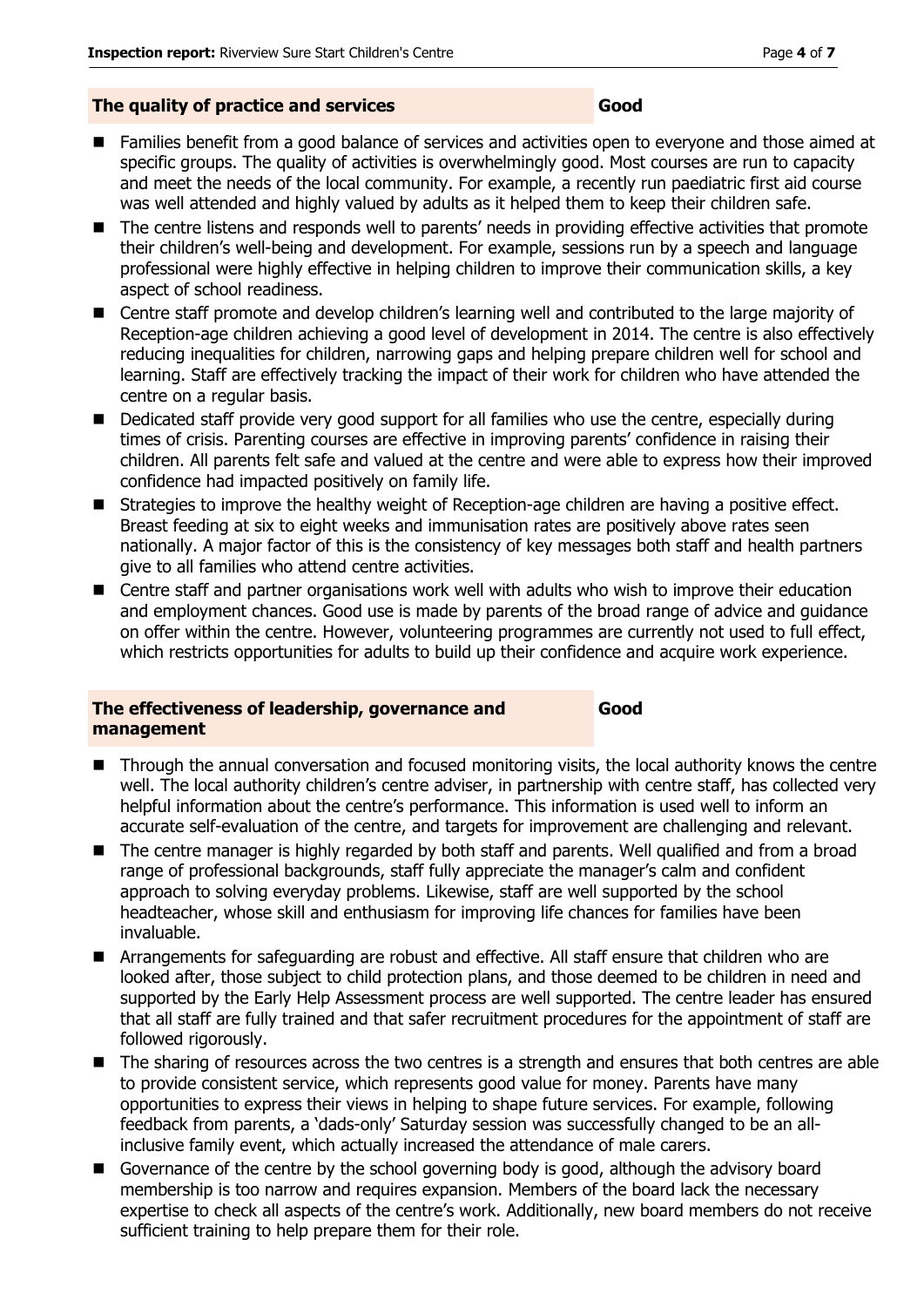## **What inspection judgements mean**

| Grade   | <b>Judgement</b>        | <b>Description</b>                                                                                                                                                                                   |
|---------|-------------------------|------------------------------------------------------------------------------------------------------------------------------------------------------------------------------------------------------|
| Grade 1 | Outstanding             | Practice consistently reflects the highest aspirations for children and<br>their families and as a result inequalities are reducing rapidly and gaps<br>are closing.                                 |
| Grade 2 | Good                    | Practice enables most children and their families to access good quality<br>services that improve children's wellbeing and achieve the stated<br>outcomes for families.                              |
| Grade 3 | Requires<br>improvement | Performance is not as good as it might reasonably be expected to be in<br>one or more key areas.                                                                                                     |
| Grade 4 | Inadequate              | The needs of children and families in its area are not being met and/or<br>the leaders and managers are not providing sufficient challenge to bring<br>about improvement to the quality of services. |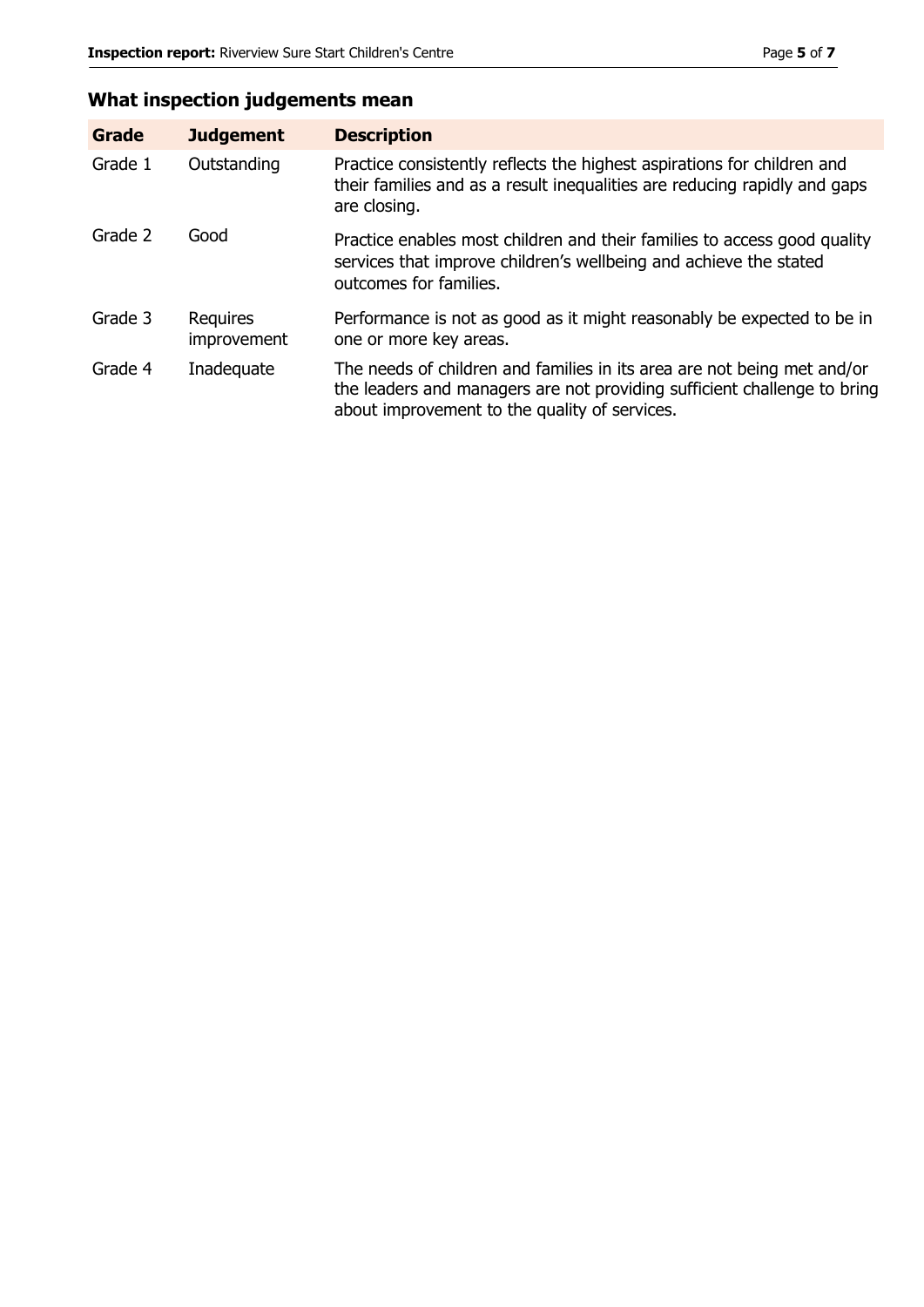#### **Centre Details**

| Unique reference number                                                   | 22527                                                                          |
|---------------------------------------------------------------------------|--------------------------------------------------------------------------------|
| <b>Local authority</b>                                                    | <b>Surrey County Council</b>                                                   |
| <b>Inspection number</b>                                                  | 447577                                                                         |
| <b>Managed by</b>                                                         | Riverview Church of England Primary School on behalf of<br>the local authority |
|                                                                           |                                                                                |
| <b>Approximate number of children under 853</b><br>five in the reach area |                                                                                |
| <b>Centre leader</b>                                                      | Laura Devereux                                                                 |
| Date of previous inspection                                               | Not previously inspected                                                       |
| <b>Telephone number</b>                                                   | 020 8337 7310                                                                  |

**Email address** laura.devereux@riverview.surrey.sch.uk